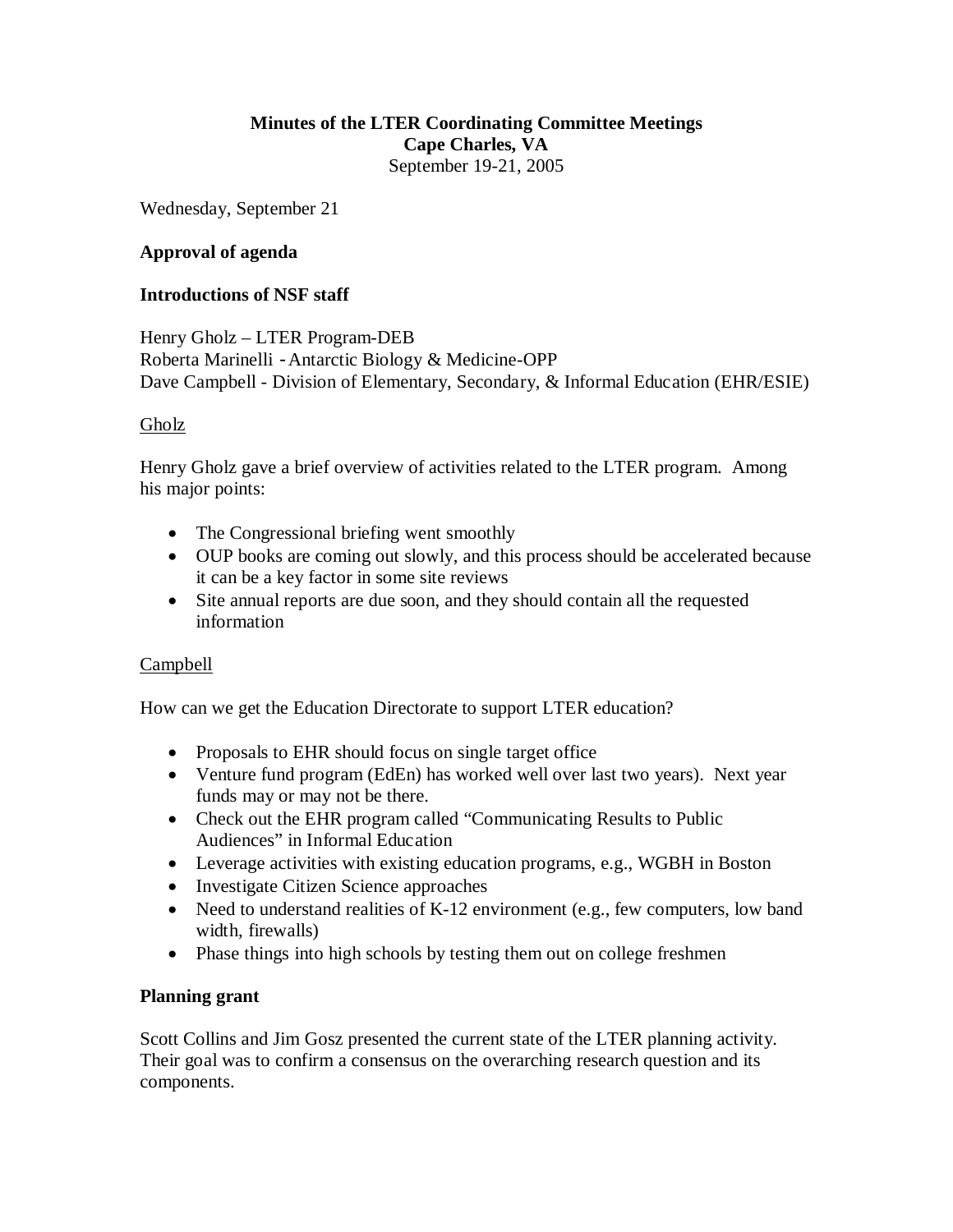#### Comments

Ohman – Is it possible for people to do strictly natural science under the proposed overarching question? Has balanced tipped too far away from natural scinces?

A: The overarching question does not constrain or effect renewals. Site science will go on as before, and new money will be provided for new science.

Foster – There is very little pure natural science that is truly transformational, integrative and synthetic without invoking historical data. Therefore, the triangle and box cannot be disentangled as suggested.

The real problem for social scientists is the absence of long-term funding.

This is a huge opportunity to be transformational

Schmitt – There is a model existing in the LTER Network to incorporate social science into LTER sites, which consists of the augmented sites (CWT and NTL).

A: Gholz – This was a 1993 effort that turned out to be a one up activity. Approaching this as an augmentation would be DOA.

A: Gosz – Increased levels of science above inflationary rates requires new science initiatives

A: Childers – Not just talking about adding moneys to sites, but rather long-term, largescale, highly-integrated network level activities.

Reuss: What are next steps? Will sites self organize, or will there be salting of ideas that need to be followed?

Grimm: Aren't they writing a proposal?

A: Gosz – First thing to be produced is a science plan. The science plan will then provide the basis for proposal/s.

Reuss: How will this play out in terms of getting funding?

A: Collins – Several visions still being considered. Need feedbacks from site by early November about what sites can do under the overarching framework.

A: Gosz – There will be multiple iterations for sites to respond to.

A: Collins – The idea is to provide a new large pot of funds some of which will be aimed at LTER Network Office, University of New Mexico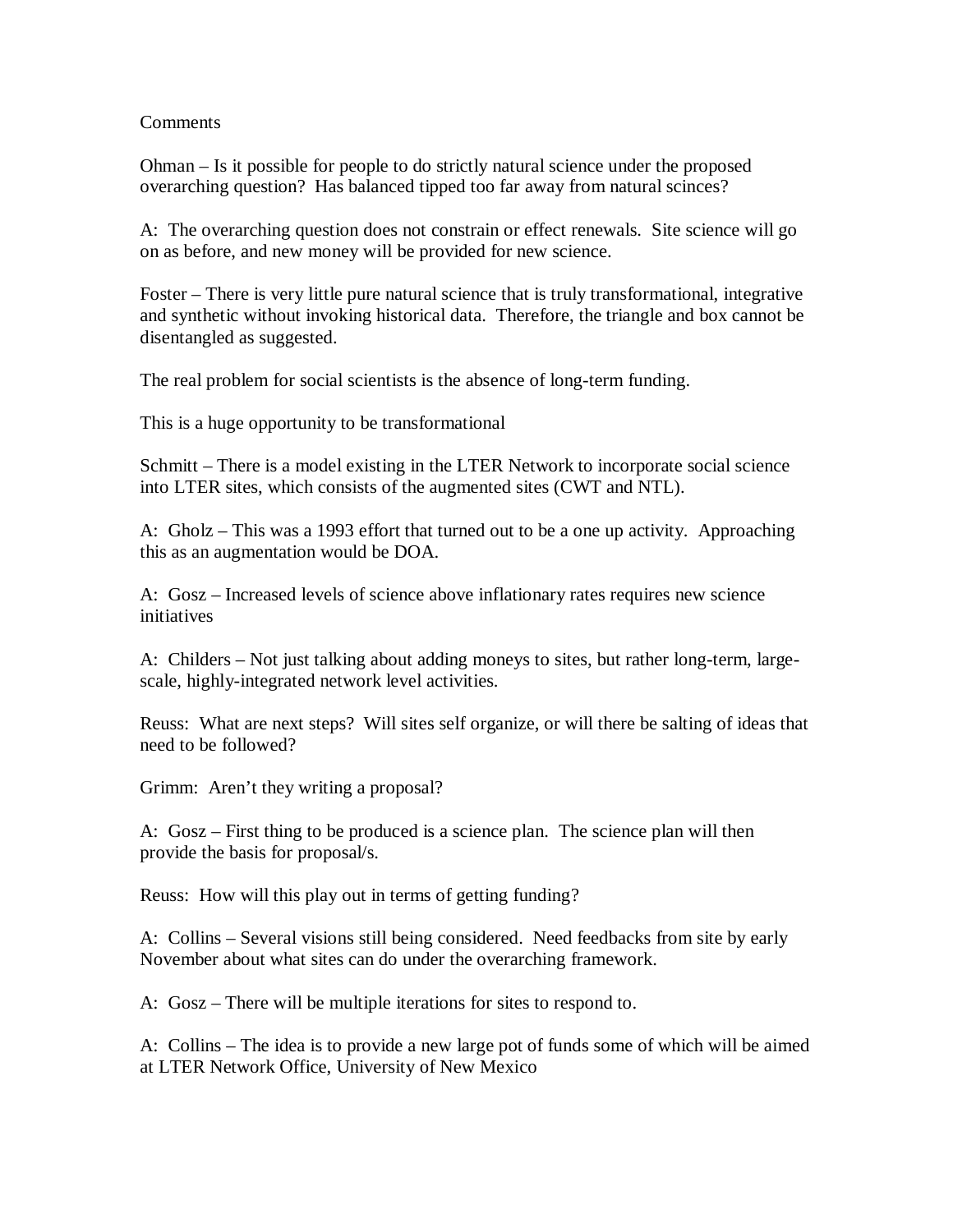McKnight – We should be including emphasis on important global change issues that are causing more extreme events

Grove – At what point do we need to seek commitments from other agencies?

A: Gosz – We solicit input from you about this.

Foster – Will need input from other agencies in terms of their needs early in the process.

Hobbie – Urge you to read reports from STFAC. Need to set up schedule for approval of CC at various phases of the project.

McKnight – If a goal is to inform policy makes, we need a more interactive approach to informing decision makes (e.g., decision support)

Grove – Need to involve mid-level agency people and perhaps get them invited to the ASM

Tilman – Linkages to informal education is critical in order to influence policy makes

Grimm – How can ESA assist in this effort?

A: Gosz – Once plan is drafted, societies can help support it.

Grove – Other societies need to be brought on board

Grimm – Bring this to meeting of society presidents in December

Gholz – Should you aim for an Editorial in Science?

Gosz – Potential 2007 Funding Initiatives

Tilman – Need both new sites and groups of scholars, which argues against satellite sites

Grimm – Try to build community efforts at larger scales into proposal including centers

Gholz – Planning grant funded by eight offices in at NSF

Fahey – Is possibility of multi-agency long-term program too optimistic?

Gholz – Present LTER program already supported by a variety of agencies

Gholz – Another way for agencies to contribute would be to provide core funding for new sites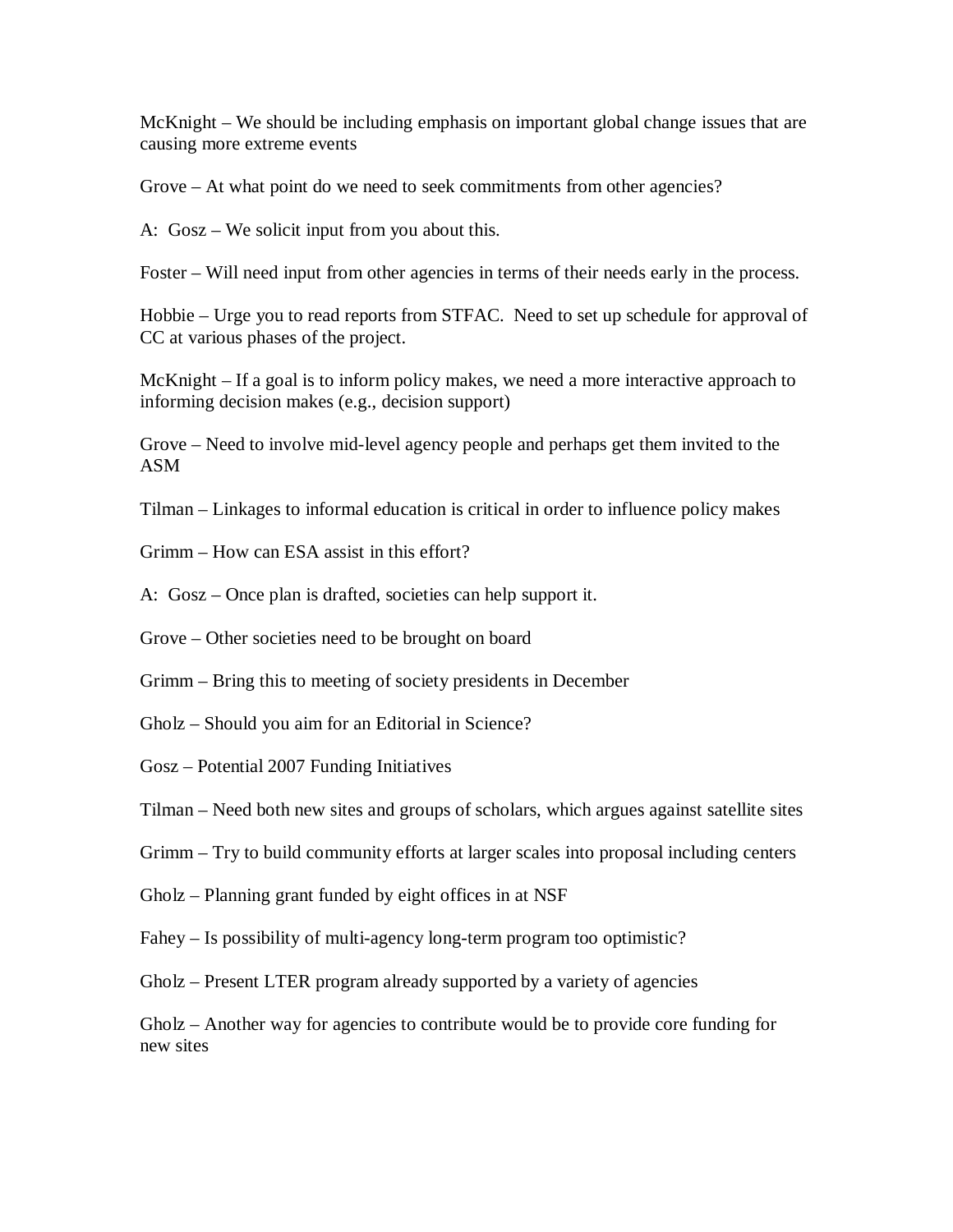Motion: To approve framework for design as presented to the committee - Approved 26- 0

Amendment: Shaver – Direct STF to address science questions

Motion for amendment withdrawn

## **NIS Strategic Plan**

Don Henshaw presented the most recent version of the NIS Strategic Plan on behalf of the NIS Advisory Committee

Motion to approve NIS Strategic Plan as presented by Don Henshaw – passed 26-0

#### **NISAC vacancies**

There was an election for new members of NISAC (candidates included Melinda Smith, Alan Knapp, Chuck Hopkinson, and Will Pockman

Knapp and Hopkinson were elected.

#### **TRENDS book**

Deb Peters made a presentation on the TRENDS book and suggested the development of an NIS data module based on the data to be used in that book.

Johnson moved and Childers seconded the motion that data for Trends be used to create a data module within the Network Information System (NIS) – Approved 26-0.

Considerable discussion revolved around the need for such a book, with a couple of sites (HFR, LUQ, SBC). There was less concern about the NIS module

## **LTER children's book series**

Diane McKnight made a progress report on the LTER children's book project. There was discussion about the formation of an editorial committee by the Executive Committee.

#### **Presentation on change in bylaws**

The Executive Committee recommended the following change in the LTER bylaws:

**Section 1. Executive Committee:** There shall be established an Executive Committee of the LTER Network comprising the elected Chair of the Coordinating Committee serving as Chair of the Executive Committee, and six additional members elected by the Coordinating Committee. Elected members of the Executive Committee shall have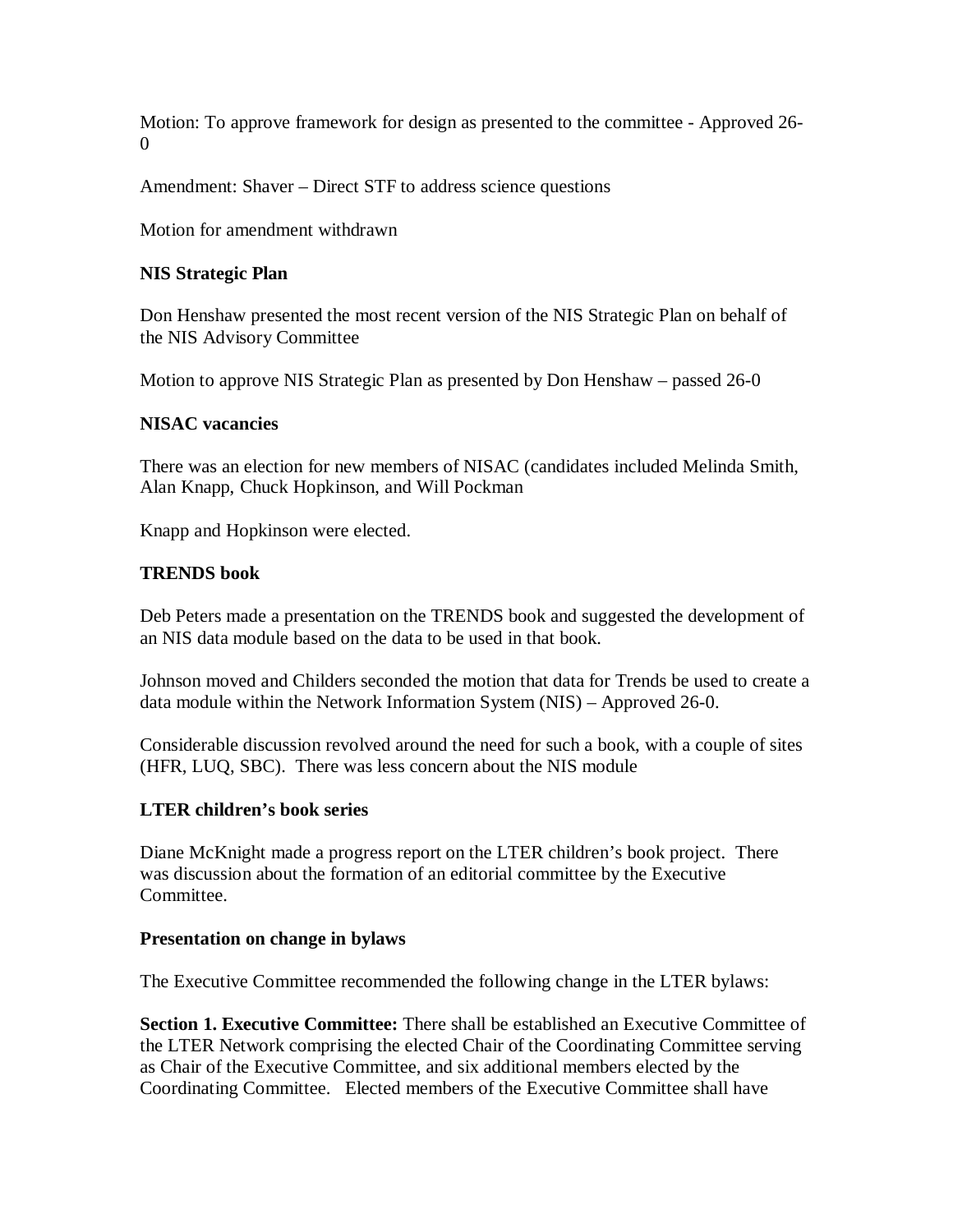terms of three (3) years or until a successor is duly elected. Terms of the members of the Executive Committee will be staggered, so that the terms of one-third of the members expire each year. During the first Coordinating Committee meeting of each calendar year, two new members will be elected to replace those whose terms are expiring. The Coordinating Committee may determine by vote at the meeting preceding each election that specific areas be represented in the Executive Committee (such as Data Management). For such specified areas, the elections shall be from nominees representing that area. Candidates can be nominated by any member of the LTER Network, but only those candidates who agree to serve beforehand will be eligible for election. The two candidates receiving the most votes will be elected. Current and past Executive Committee members can serve additional terms if duly elected by the Coordinating Committee. In the event that an elected member of the Executive Committee is not able to fulfill his or her term, the Executive Committee will choose a replacement to complete the term. The Executive Director of the Office shall serve as an ex officio member of the Executive Committee.

Pennings moved and Tilman seconded to accept change in bylaws – Passed 26-0

# **Discussion of specific areas of expertise for the Spring 2006 EC election**

No recommendations for specific areas to be elected in the next Exec election

# **NEON**

Jim Gosz gave a brief overview of NEON progress.

## **ASM 2006**

Bob Waide gave an update on progress for the 2006 ASM. So far the following has been accomplished:

- Venue selected and reserved
- Dates agreed upon
- Program Committee and sub-committees formed and two teleconferences held
- Basic program agreed upon
- Meeting organizers contracted
- Partial funding achieved

Meeting was adjourned at 12 noon

[Education Committee Report.doc](http://intranet.lternet.edu/archives/documents/reports/committee_reports/education/fall_05_edcommittee_report.doc)

[Social Science Committee Report.doc](http://intranet.lternet.edu/archives/documents/reports/committee_reports/social_science/fall_05_sscommittee_report.doc)

[IM Committee Report.doc](http://intranet.lternet.edu/archives/documents/reports/committee_reports/Data-management-committee/fall_05_IMcommittee_report.doc)